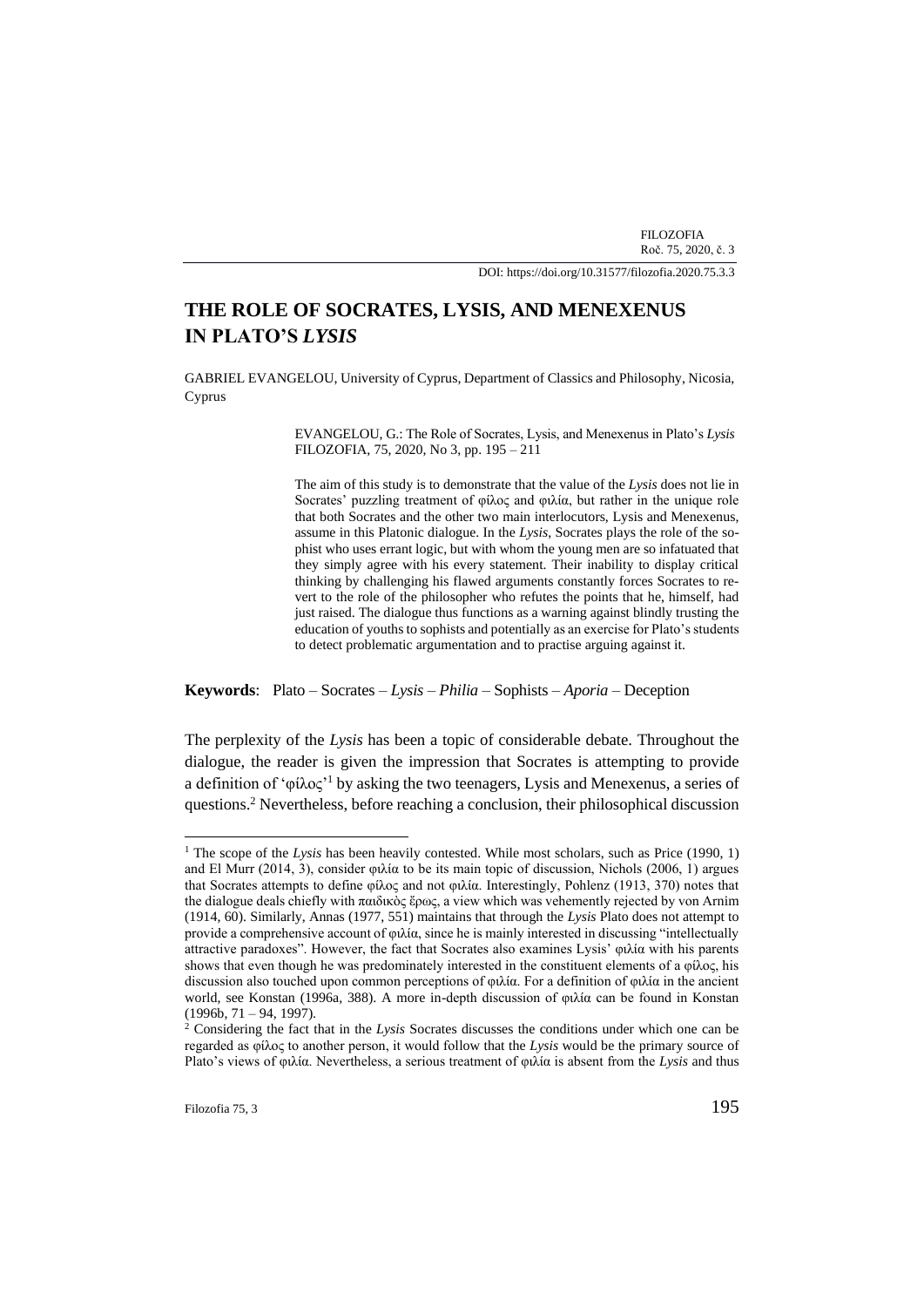is interrupted by the teenagers' guardians. While far from the only Platonic dialogue to end in *aporia*,<sup>3</sup> or without proper use of the Socratic elenchus,<sup>4</sup> it is the overall purpose of the dialogue that has led many scholars to question its value as well as its authenticity.<sup>5</sup> More importantly, Socrates' arguments are atypically weak to the point that a significantly different Socrates arises before the readers' eyes compared to Plato's later works.<sup>6</sup> Socrates not only uses errant logic that both Lysis and Menexenus fail to detect, he is the one who stresses the fallacy in his own arguments. This paper aims to answer an important question: what role do the main interlocutors play, and subsequently, what is the purpose of the dialogue? By investigating Socrates' arguments as well as Lysis and Menexenus' responses to them, it will attempt to show that, through the three main speakers, Plato demonstrates how easy it is to manipulate young men, who were so impressionable and willing to accept the statements of sophists as fact, that they were unable to form their own opinions. The discussion will argue against scholars who, in the last few decades, have been at pains to defend the

the study of the *Phaedrus*, the *Symposium*, and the *Laws* is necessary to discern the Platonic account of φιλία.

<sup>3</sup> For instance, *Euthyphro*, *Charmides*, *Laches*. Wolfsdorf (2007, 237) argues that the fact that the dialogue ends in *aporia* does not prevent the reader from being able to observe Socrates' account of φιλία. <sup>4</sup> Vlastos (1991, 128) notes that the elenchus is absent in the *Lysis* as much as in the *Hippias Major*  and the *Euthydemus*.

 $5$  The possibility that the *Lysis* is spurious was introduced in the 19<sup>th</sup> century by Ast (1816, 428 – 434), and Socher (1820, 137 – 144) and Cholava (1858, 793 – 802). Their view was, nonetheless, rejected. Lutoslawski (1897) chooses a different approach. He refrains from rejecting the *Lysis* as spurious, but does not state that he regards it as an authentic Platonic dialogue either. Taylor (1949, 64) has persuasively argued in favour of the dialogue having been written by Plato by stressing the many references to it in Aristotle's book eight and nine of the *Nicomachean Ethics*. Price (1990, 1) also points out that the *Lysis* is Aristotle's "starting-point" in both the *Nicomachean and the Eudemian Ethics*. Glidden (1981, 54 – 55) expresses a similar view by noting that Plato's dialogue "stands as a prolegomenon for some future study", including the *Symposium* and the *Phaedrus*. Penner and Rowe (2005, xii) maintain that the Lysis "sets the agenda" for the *Symposium*, the *Phaedrus*, and Aristotle's discussion of φιλία in his *Ethics*. Conversely, divergency of opinion can be observed in the significance of the *Lysis* as a philosophical discussion of φίλος and φιλία. According to Versenyi (1975, 186), the playful character of the dialogue does not prevent Socrates from raising valid points about φιλία. Haden (1938, 356) suggests that, despite the lack of a definition of φιλία in the *Lysis*, the discussion between Socrates, Lysis, and Menexenus and the study of these characters offers valuable insight into Plato's views of φιλία. Bolotin (1979, 61 n.86), on the other hand, interprets Socrates' arguments as an exploration of the possibility that φιλία does not exist. Similarly, Vlastos (1973, 8 – 9) considers it a failure and Guthrie (1975, 143) asserts that Plato would agree that the *Lysis* cannot be considered "a success".

<sup>6</sup> A prime example would be *Hippias Major*, another one of Plato's early dialogues that fails to provide a definition of the topic being examined ("τὸ καλόν" – "the good"). The major difference between them is that Socrates refrains from using equally absurd arguments and, notably, the language that he employs in the dialogue does not betray an intention to warn his audience against trusting his own words. Mackenzie (1985, 89) also observes the extent to which Plato's early dialogues differ from his later works.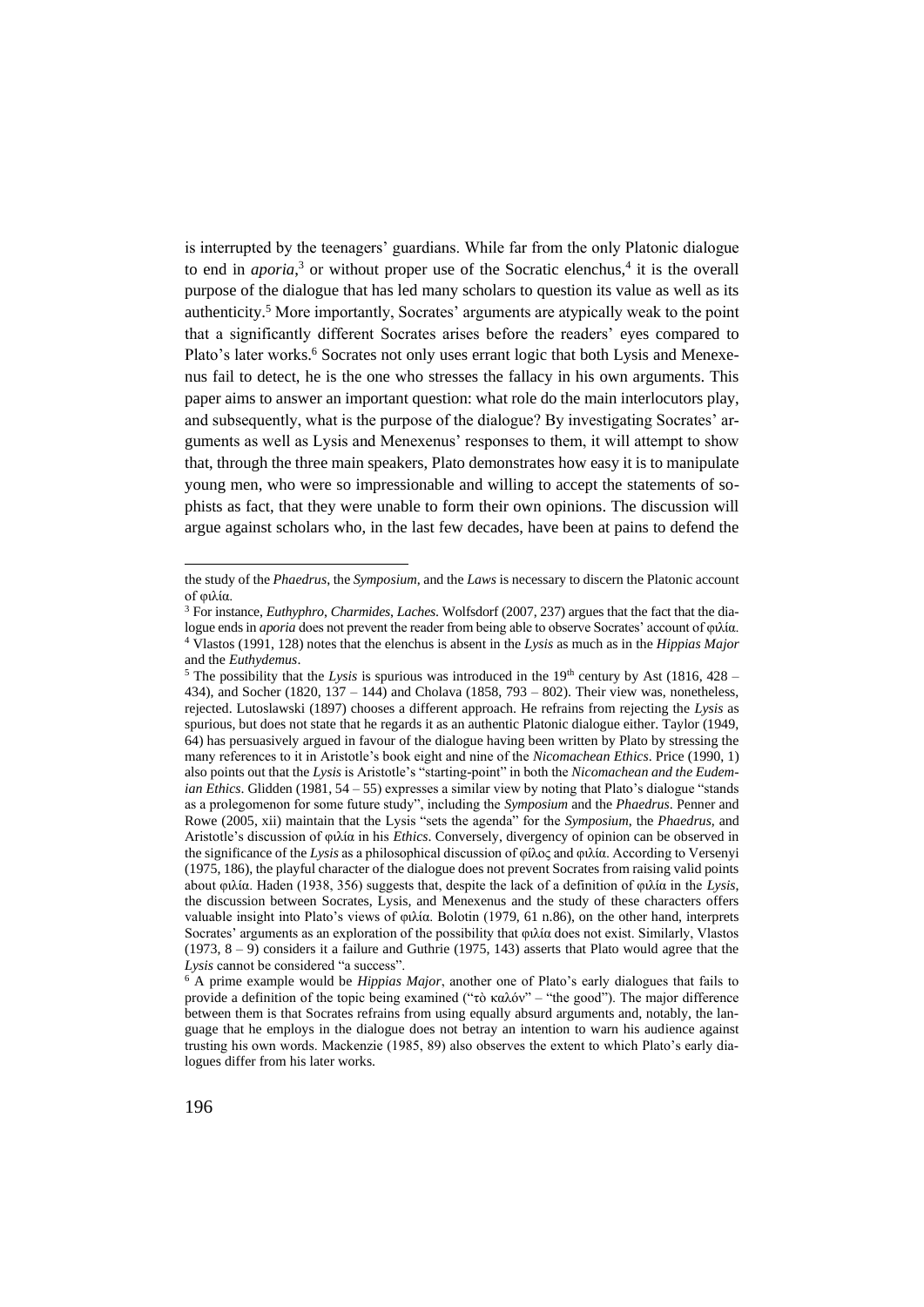dialogue by trying to provide an explanation for each argument that Socrates makes however problematic it may be.<sup>7</sup>

#### **Socrates' attempt to deceive the reader**

The dialogue begins with Socrates noting that ἐπορευόμην μὲν ἐξ Ἀκαδημείας εὐθὺ Λυκείου τὴν ἔξω τείχους ὑπ᾿ αὐτὸ τὸ τεῖχος ("I was on my way from the Academy straight to the Lyceum along the road that runs outside the wall, under the wall itself",  $203A1 - 2$ <sup>8</sup>. At first glance, his remark seems rather innocent; it could simply be a way to set the scene. However, as Planeaux has observed, the path that Socrates chose did not take him 'directly'/'straight' to the Lyceum and this must have been common knowledge to any Athenian, including the reader of the *Lysis*. <sup>9</sup> The fact that Socrates seemingly tries to mislead his reader, rather than his interlocutors, from the very first sentence of the dialogue gives the impression that Plato intends to warn his reader that Socrates is not to be trusted, at least not fully.<sup>10</sup> The careful reader, who realises that Socrates is willing to bend the truth, is expected to pay closer attention to Socrates' statements throughout the dialogue. A few lines later, Socrates notes that he chanced upon a young man, Hippothales, whom he informs that ἐξ Ἀκαδημείας... πορεύομαι εὐθὺ Λυκείου ("From the Academy... I'm on my way straight to the Lyceum", 203B2). Not only does he repeat the first sentence almost word for word, but he claims again, something that Hippothales was surely aware to be a half truth, as Socrates was not in fact heading εὐθὺ to the Lyceum. The repetition of the statement in just a few lines draws the reader's attention, likely in an effort to alarm him/her further about Socrates' intentions with the conversation that is to follow. At the same time, Hippothales has the opportunity to question the validity of Socrates' remark, but instead he simply asks him to join them (δεῦρο δή... εὐθὺ ἡμῶν, "Come over here... straight to us", 203B3). This is the third time that the adverb  $\varepsilon \dot{\theta} \theta \dot{\theta}$  is used in just eight

<sup>7</sup> Wolfsdorf (2007, 235) observes the tendency in modern discussions of the *Lysis* to begin with a defence of the dialogue. For examples of modern scholars defending the dialogue, see Dirlmeier (1931, 56 – 58), Hoerber (1959, 19 – 22), Bosch-Veciana (1998). Penner and Rowe (2005) develop a remarkable, though ultimately unsuccessful, effort to defend Socrates' arguments in the *Lysis*. They admit in several occasions (e.g. 68, 71) that there are "gaps in Socrates' argument" that "certainly baffle us for a while" or that "Socrates' argument commits him to something blatantly false". <sup>8</sup> All translations from the *Lysis* are from Penner and Rowe (2005).

<sup>&</sup>lt;sup>9</sup> Planeaux (2001, 60) stresses that εὐθὺ "to the Lyceum from the Academy would have been through the Demosian Sema, through the Dipylon Gates, along the Eridanus, past the ἀγορά, and through the Diochares Gates. Instead, Socrates swings out of his way, around the ἄστυ, and approaches the Lyceum from the north." In contrast, Hetherington  $(2009, 151 - 160)$  argues against the possibility that this episode suggests that Socrates should be perceived as an unreliable narrator.

<sup>10</sup> Planeaux (2001, 61) interprets Socrates' opening statement as invitation to "our skepticism". Penner and Rowe (2005, 4) point out that a similar warning about sophists can be found in the beginning of the *Protagoras*.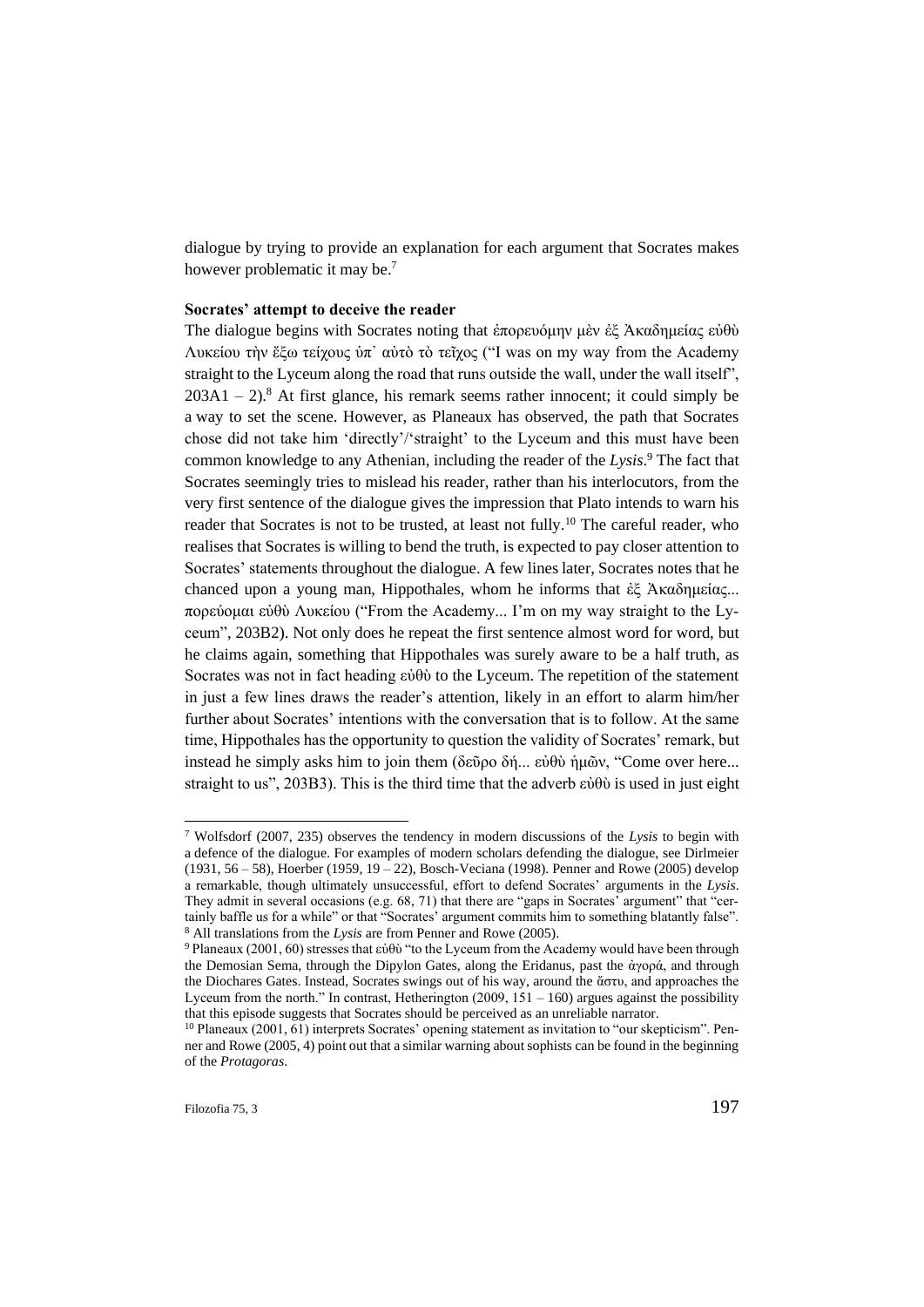lines. If the dialogue was indeed written by Plato partly as an exercise for his students,<sup>11</sup> while the careful student would have seen through Socrates' disingenuousness from the beginning, the third εὐθύ would help even the less gifted student to detect Socrates' attempt at misinformation.

### **The explicit and implicit presence of sophists**

As the dialogue progresses, Socrates leaves Hippothales to talk with Lysis and Menexenus. The two young men are also at the recently-built wrestling school, where they are being educated by Miccus, a sophist, who, according to Socrates, οὐ φαῦλός γε ἁνήρ, ἀλλ᾿ ἱκανὸς σοφιστής ("definitely no mean person; in fact a fair professional when it comes to wisdom",  $204A6 - 7$ ).<sup>12</sup> Therefore, the existence of a sophist in the setting of the *Lysis* is introduced from the beginning of the dialogue. When Socrates' discussion with the teenagers commences, *prima facie* a 'competent' (ἱκανὸς) sophist, Miccus, is replaced with a non-sophist philosopher, Socrates. However, as the discussion reveals later on, Socrates is by no means better than a sophist.<sup>13</sup>

Plato's attitude towards sophists and the tactics that they employ is, by and large, consistent throughout his works: $14$  he is highly critical of them because they lack consistency, they focus on appearances (*Soph*. 236B4 – C8) and, unlike Socrates, are not interested in the discovery of truth. What matters to them is popular opinion<sup>15</sup> and the ostensibly true, since their ultimate goal is winning every debate (*Gorg*. 472B). Plato chastises them for their eristics and for employing the art of antilogic in their debates.<sup>16</sup> He also expresses concerns over rhetoric, because of the disregard of those who use it for what is truthful, right or wrong and their indifference to the education of other people (*Gorg*. 454D – E, 455A, 465B, *Euthyd*. 272A7 – B1). He portrays

<sup>&</sup>lt;sup>11</sup> This view has been expressed by Bury (1910, 273), who suggests that Plato's early dialogues "are little more than preliminary exercises in elementary dialectic".

<sup>&</sup>lt;sup>12</sup> Penner and Rowe (2005, 4) maintain that the reference to Miccus as a "sophist" is "used in a purely descriptive way".

<sup>&</sup>lt;sup>13</sup> Ludwig (2010,  $142 - 143$ ) draws parallels between Socrates' and the sophists' argumentation. Glidden (1981, 45) observes that in 222E1 Socrates gives the impression of "a sophist in a courtroom". Bosch-Veciana (1998, 116), in Socrates' discussion of justice (207D1) and wisdom (207D2), detects "a criticism of sophistics". Conversely, Penner and Rowe (2005, xi) argue that even though modern readers may get the impression that in the *Lysis* Socrates acts like "a kind of sophist", such a view should be rejected, since defeating his interlocutors would be a "silly exercise". Therefore, the possibility of Socrates taking the role of a sophist has been considered, though without having been properly explored in scholarship.

<sup>14</sup> Irwin (1995, 573) stresses Plato's efforts to draw a sharp distinction between Socrates and the sophists.

<sup>&</sup>lt;sup>15</sup> In *Rep*. 493A6 – 9 Plato expresses his disapproval of the sophists for presenting common beliefs as wisdom.

<sup>&</sup>lt;sup>16</sup> For the significant differences between eristic and antilogic, see Kerferd (1981,  $62 - 67$ ). The dangers of the use of antilogic, especially by young men, is further stressed by Plato in *Rep*. 539B2 – 7.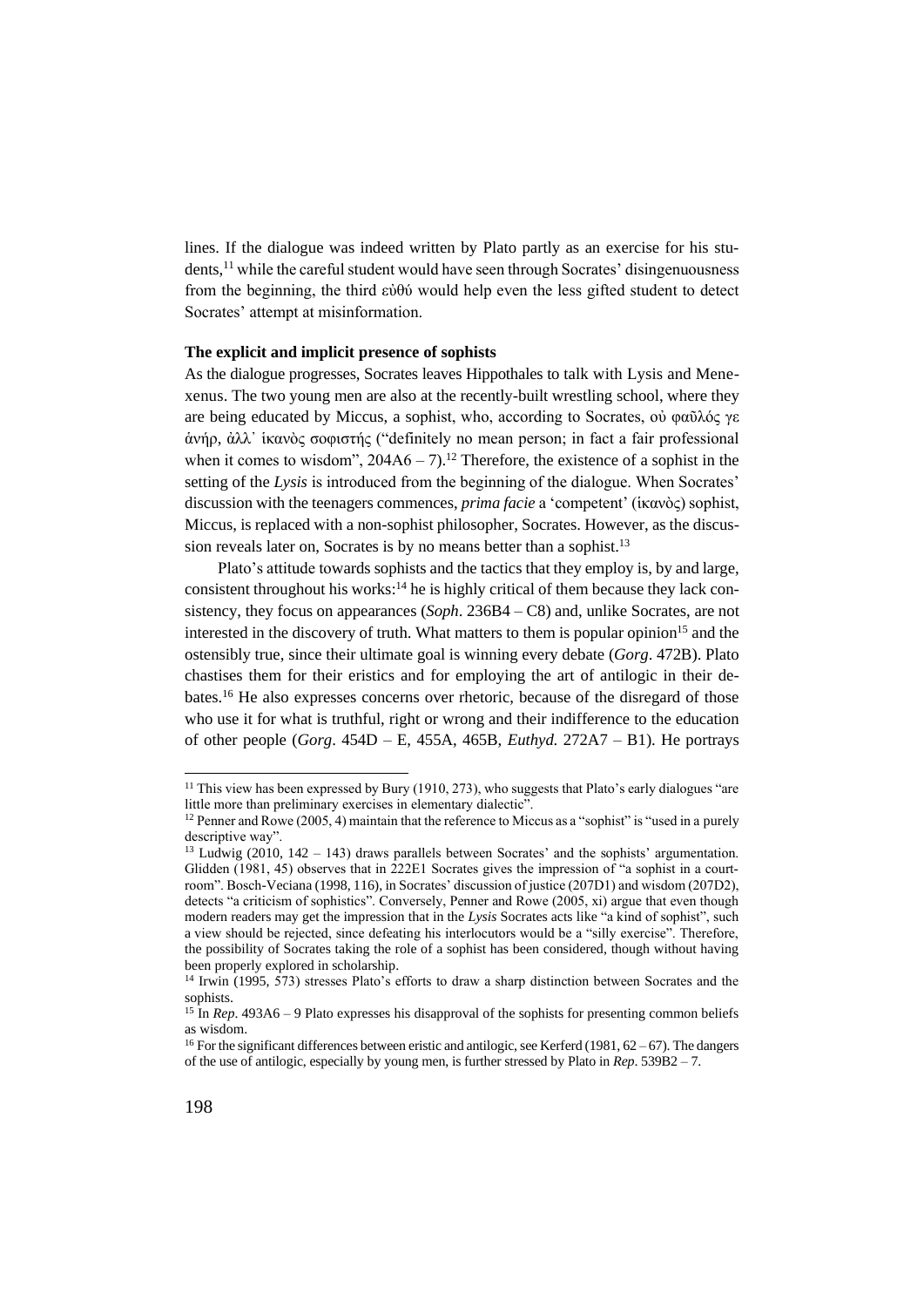sophists as people who do not pursue knowledge (ἐπιστήμη); instead, they focus on opinion (δόξα) and on giving the impression to others that they are knowledgeable.<sup>17</sup> While sophists feature prominently in Plato's dialogues, including the *Protagoras*, the *Gorgias*, and the *Sophist*, the most striking parallels with the *Lysis* can be found in the *Euthydemus*. In both the *Lysis* and the *Euthydemus*, the tricks that sophists tend to use are prevalent. The Socrates of the *Lysis* greatly resembles the two sophists of the *Euthydemus*, Euthydemus and Dionysodorus, who unlike Protagoras and Gorgias, are portrayed as charlatans with no interest in educating youths. In fact, even though they profess to teach virtue (*Euthyd*. 273D), their dialogue with Cleinias, does not benefit the young man in any way.<sup>18</sup> They do not attempt to offer a valuable lesson to him, but to demonstrate their superiority by refuting his claim, irrespective of the answer that he provides (*Euthyd*. 273E). They even admit that they phrase their questions to their interlocutor in such a way that they do not leave him "any room to escape" (ἄφυκτα, *Euthyd*. 276E). As Grady points out, until Socrates intervenes, the two sophists are evidently successful at persuading Cleinias by "employing set arguments grounded in double meanings and verbal ambiguities designed to confound and confuse an interlocutor".<sup>19</sup> Their absurd arguments<sup>20</sup> are equally effective on the sophists' followers: when Cleinias gives the wrong answer to a trick question that Euthydemus asks him, Dionysodorus points out that he is incorrect and their followers begin to laugh and applaud them  $(Euthyd. 276C - D)^{21}$  Thus, through the dialogue Plato underlines the dangers that sophistry poses, especially on young and naive men.<sup>22</sup> The only major difference between Socrates in the *Lysis* and the sophists in his other dialogues is that Socrates does not ask for payment from Lysis and Menexenus.<sup>23</sup> In this

<sup>&</sup>lt;sup>17</sup> O'Grady (2008, 53) notes that Plato does not see any "pedagogical value" in rhetoric.

<sup>&</sup>lt;sup>18</sup> As the discussion that follows will show, Socrates' dialogue with Lysis and Menexenus ends with the two teenagers not having gained any knowledge on the topic of what a φίλος is.

<sup>19</sup> O'Grady (2008, 124). Similarly, in the *Lysis* the teenagers are constantly persuaded by Socrates throughout the dialogue to the point that Socrates is forced to intervene by pointing out the fallacy in his argumentation.

<sup>&</sup>lt;sup>20</sup> On the absurdity of the sophists' argumentation, see also Sermamoglou-Soulmaidi (2014, 90, 110, 116).

<sup>&</sup>lt;sup>21</sup> It is worth stressing that even though Socrates also constantly corrects Lysis and Menexenus, he does not attempt to ridicule them.

<sup>&</sup>lt;sup>22</sup> Lamb (1952, 375, 376) also observes an effort to expose the sophists' tactics and argues that, through Socrates, Plato attacks Euthydemus and Dionysodorus for preying on young men who are being deceived by their "spurious argumentation" and "verbal tricks".

<sup>&</sup>lt;sup>23</sup> Harrison (1964, 191 n.44) provides a list of Plato's references to sophists receiving payment for their services. Nevertheless, as Blank (1985, 6) points out, Plato's strong disapproval of the sophists' practise of teaching for money is not abundantly clear in his dialogues.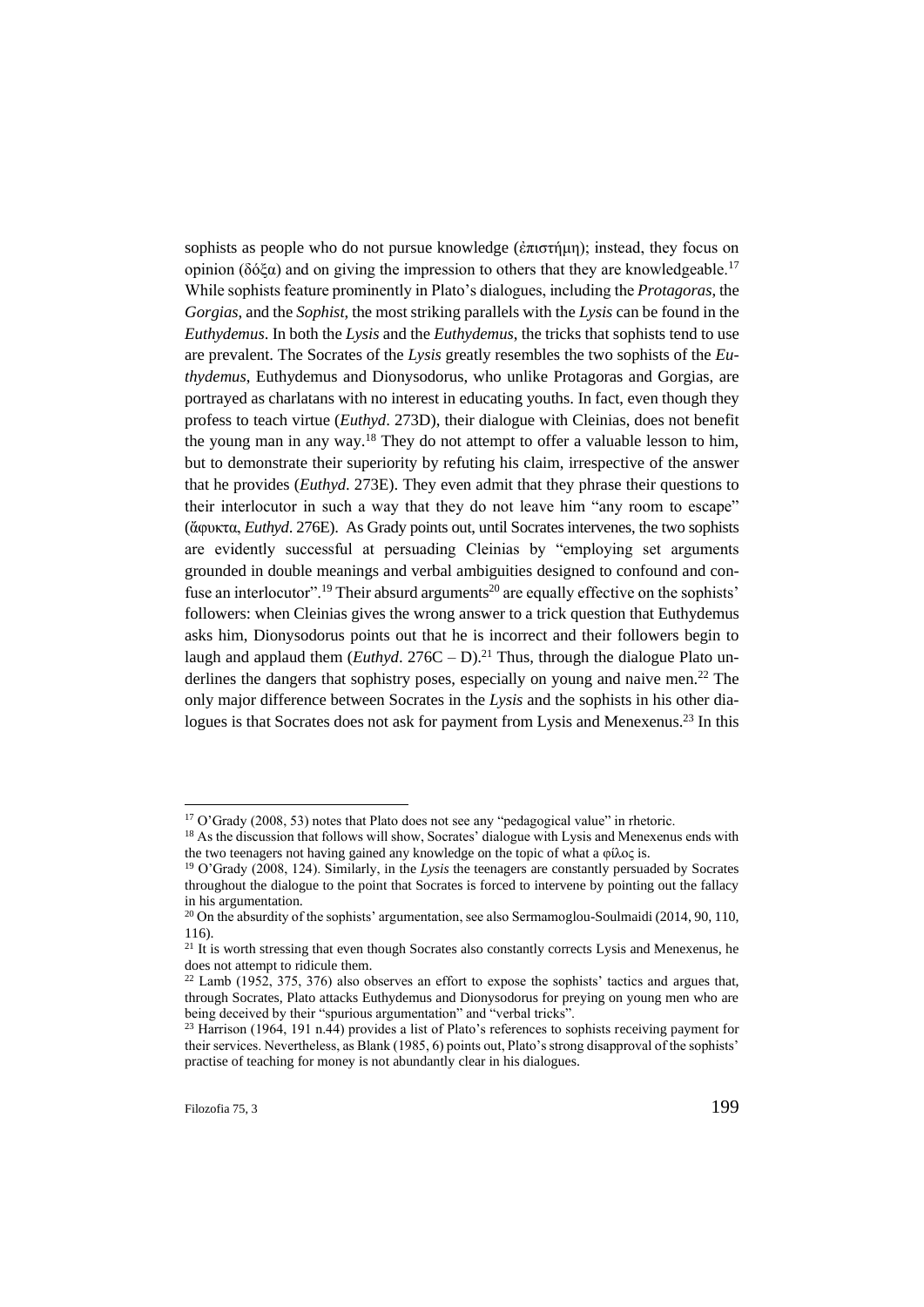regard, Socrates is indubitably not a typical sophist.<sup>24</sup> Nevertheless, his argumentation is equally sophistic, thereby becoming, for the most part, a sophist.<sup>25</sup>

The view of a radically different Socrates in the *Lysis* had already been expressed by Diogenes Laertius:

Φασὶ δὲ καὶ Σωκράτην ἀκούσαντα τὸν Λύσιν ἀναγιγνώσκοντος Πλάτωνος, «Ἡράκλεις,» εἰπεῖν, «ὡς πολλά μου καταψεύδεθ᾿ ὁ νεανίσκος.» οὐκ ὀλίγα γὰρ ὧν οὐκ εἴρηκε Σωκράτης γέγραφεν ἁνήρ (Diog. Laert. *Lives of the Philosophers* 3.35).

They say that when Plato heard Socrates reading the *Lysis*, he said "Dear God, how many lies has the young man been saying about me!" For Socrates never said many of the things that the man has written.

While this passage is frequently quoted in discussions of the *Lysis*, its significance is not recognised by modern scholars who try to defend Socrates' arguments, in order to argue that the dialogue is a valuable source in the study of Plato's account of  $\phi$ ιλία.<sup>26</sup> Even though there is no doubt in scholarship that the dialogue was not written while Socrates was still alive and that this quote is an apparent exaggeration, $27$  it, nonetheless, conveys a certain message: the Socrates of the *Lysis* differs enormously from the historical Socrates, arguably more than the Socrates of any other extant Platonic dialogue.

#### **Lysis and Menexenus portrayed as gullible young men**

Throughout the dialogue, neither Lysis nor Menexenus displays independent thinking.<sup>28</sup> Most of their answers are notably short. They do not contribute to the discussion in any substantial way, as they consistently agree with Socrates and refrain from

<sup>&</sup>lt;sup>24</sup> Tell (2009, 13) notes that earning money from teaching is one of the basic characteristics of sophists in Plato's dialogues.

<sup>&</sup>lt;sup>25</sup> Even though Planeaux (2001, 66) also stresses the significance of Plato's reference to the sophists educating young men, he does not explore the possibility that Socrates is following in the sophists' footsteps.

<sup>26</sup> Ast (1816), Socher (1820), and Cholava (1858) argued against the authenticity of the *Lysis* because of its eristic and sophistic character, but also because of the way in which the interlocutors behave throughout the dialogue. Nevertheless, they did not consider whether or not Plato intentionally gave Lysis and Menexenus the role of the gullible young men and Socrates the role of a sophist as a warning against trusting the education of young and impressionable men to sophists.

<sup>&</sup>lt;sup>27</sup> As Levin (1964, 4. n.11) observes, "hardly anyone allows such credence to the anecdote recorded by Diogenes Laertius".

<sup>&</sup>lt;sup>28</sup> Similar observations can be made on Hippothales. As Penner and Rowe (2005, 7 n.16) point out, Hippothales "does not properly understand Socrates' questions".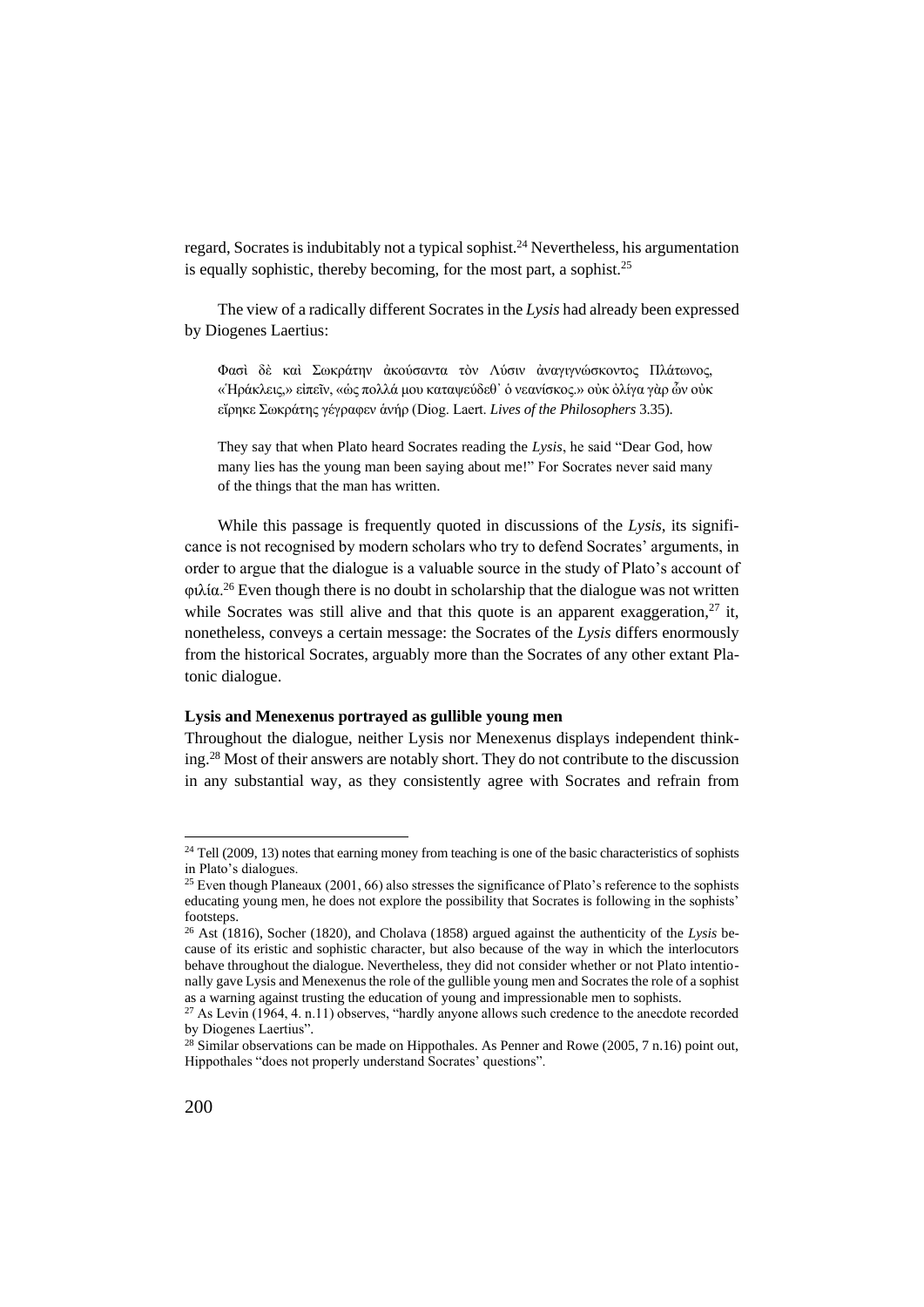introducing an argument or express an opinion that differs from Socrates'.<sup>29</sup> When Socrates asks them some simple questions about themselves and their relationship, they do not hesitate to affirm that they are friends.<sup>30</sup> Socrates does not immediately question the existence of φιλία between them; instead, he notes εἴπερ ἀληθῆ περὶ τῆς φιλίας λέγετον ("if you're telling the truth about your friendship", 207C11). Even though his remark at first may appear to be a reference to the validity of their statements about their similarities, the points that he raises in later parts of the dialogue suggest that, contrary to their conviction, they may not, in fact, be φίλοι.

Socrates stresses the value that he attaches to φιλία by stating that from a young age he had a fervent desire to acquire friends  $(211E2 - 8)$ . He then goes on to praise Lysis and Menexenus for having succeeded in something that he has not:

ἐκπέπληγµαι καὶ εὐδαιµονίζω ὅτι οὕτω νέοι ὄντες οἷοι τ᾽ ἐστὸν τοῦτο τὸ κτῆµα ταχὺ καὶ ῥᾳδίως κτᾶσθαι, καὶ σύ τε τοῦτον οὕτω φίλον ἐκτήσω ταχύ τε καὶ σφόδρα, καὶ αὖ οὗτος σέ· (212A1 – 4)

I'm overcome, and call you happy because at such a young age you're able to acquire this possession quickly and easily – you've acquired him as a friend like this, quickly and firmly, and similarly he's acquired you;

Even though his remark about Lysis and Menexenus' achievement of having found a φίλος in each other at first may give the impression of genuine admiration, his tone in this passage is distinctly sarcastic.<sup>31</sup> Not only does he begin by expressing his surprise (ἐκπέπληγµαι) that they are friends, but he also stresses that this has happened to two persons of such (οὕτω) young age. Then, in addition to the repetition of the adverb ταχύ ('quickly'), Socrates notes that their φιλία was established ῥᾳδίως ('easily'). However, Aristotle -likely as a response to this passage- highlights the importance of time in establishing a φιλία. He also uses ταχύ twice, as an adverb (ταχέως) and as an adjective (ταχεῖα). He emphatically notes

 $29$  It is worth noting that we get a sense of what kind of interlocutor Lysis will be before his dialogue with Socrates even begins. Socrates observes that Lysis is visibly interested in joining him in conversation, but hesitates to do so. In fact, it is stressed that Lysis ἠπόρει τε καὶ ὤκνει μόνος προσιέναι ("he was at a loss about what to do, hesitating to come over to us on his own", 207A7), likely as a hint at the *aporia* in which the dialogue will end. Only when Menexenus sees Ctesippus and moves towards him does Lysis decide to follow him and meet Socrates. Lysis is thereby portrayed as a timid teenager who does not act or easily make decisions on his own. He is happy to follow Menexenus just like he is happy to follow Socrates' arguments without attempting a proper rebuttal.

<sup>&</sup>lt;sup>30</sup> φίλω γάρ ἐστον. ἦ γάρ; Πάνυ γ', ἐφάτην ("after all, the two of you are friends, aren't you?' 'Yes, absolutely,' they said together",  $207C8 - 9$ ).

<sup>&</sup>lt;sup>31</sup> In contrast, Glidden (1981, 39) does not detect sarcasm in Socrates' remark and simply notes that he congratulates them for their achievement. Penner and Rowe (2005, 49) offer a similar interpretation of the statement that Socrates makes.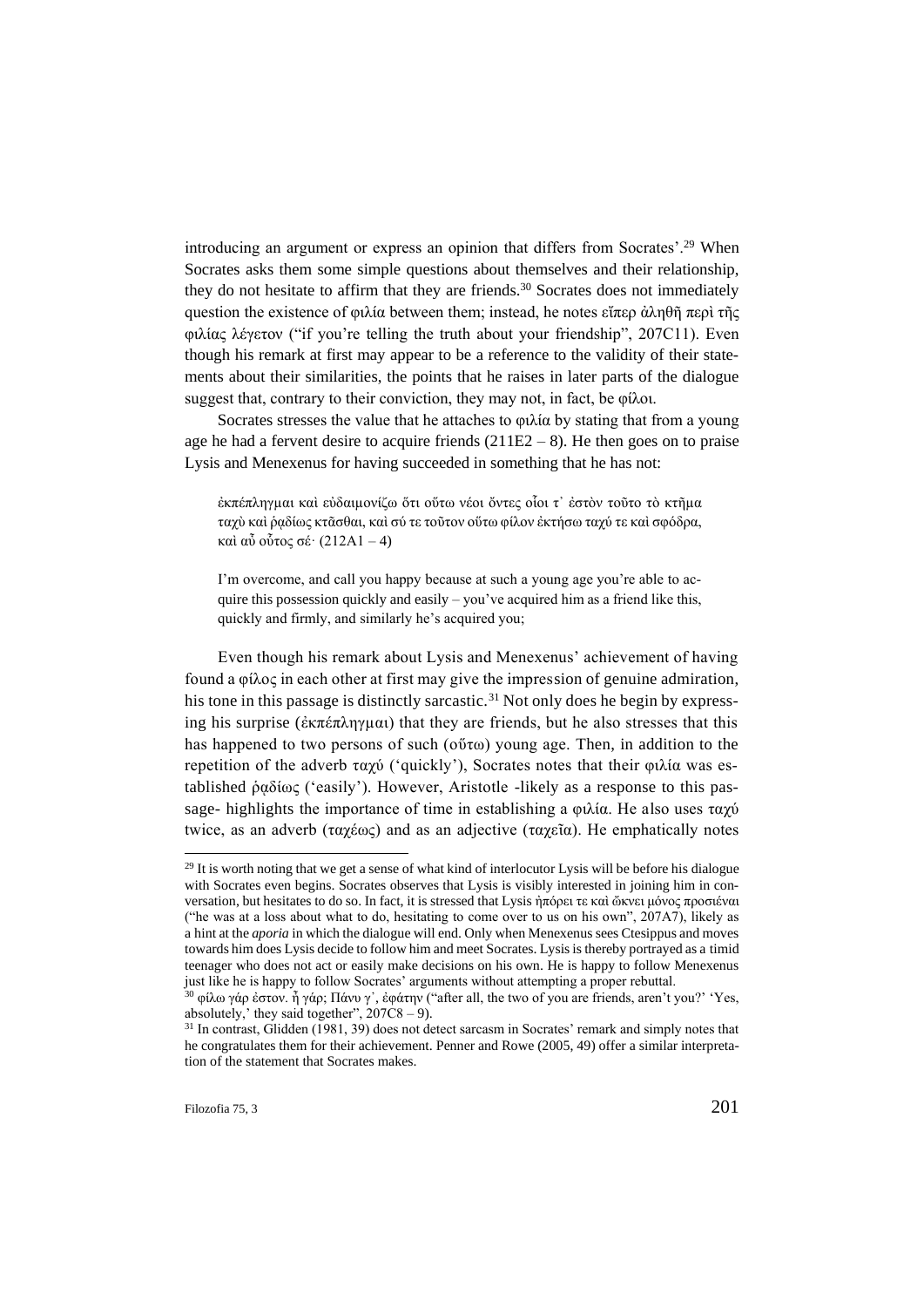that while a strong desire for a φιλία between two persons can arise quickly, an actual φιλία cannot. It requires two persons to spend considerable time with one another and for their relationship to be tested before they can be considered φίλοι (*Eth*. *Nic*. 1156b27 – 33).<sup>32</sup>

Apart from Aristotle, Plato in the *Lysis* also further suggests that Socrates' statement must have been sarcastic. The questions that Socrates poses throughout the dialogue shatter Lysis and Menexenus' pre-existing beliefs about φιλία. The fact that Socrates returns later on to the question whether the two young men are indeed φίλοι suggests that his initial reaction could not have been sincere.<sup>33</sup> Moreover, the dialogue ends with Socrates pointing out that, despite their investigation, they were unable to determine what constitutes a φίλος: ἐροῦσι γὰρ οἴδε ἀπιόντες ὡς οἰόμεθα ἡμεῖς ἀλλήλων φίλοι εἶναι—καὶ ἐμὲ γὰρ ἐν ὑμῖν τίθημι—οὔπω δὲ ὅτι ἔστιν ὁ φίλος οἷοί τε ἐγενόμεθα ἐξευρεῖν ("For these people here will say as they leave that we think that we're friends of one another – for I count myself too as one of you – but haven't yet been able to find out what the friend  $is$ ",  $223B5 - 8$ ).<sup>34</sup> This passage reveals that Lysis and Menexenus' statement about being φίλοι was unfounded, since they did not -and still do not- know what a φίλος is. Therefore, in  $212A1 - 4$  Socrates either did not know if they are φίλοι, in which case he would not be in a position to praise them, or he did but disagreed with their belief that they are φίλοι, which would render his seemingly positive remarks about their accomplishment disingenuous. Since none of them knows what the constituent elements of φιλία are, they cannot be considered φίλοι.<sup>35</sup> Nonetheless, Socrates maintains that the audience listening to their conversation, mainly consisting of teenagers, will leave under the impression that Socrates, Lysis, and Menexenus consider each other φίλοι (223B5 – 6). He seems to suggest on the one hand that, since they were not successful at providing a definition for φίλος, viewing them as φίλοι would be erroneous, as was Lysis and Menexenus' initial perception of their relationship. On the other hand, his remark appears to stress the difficulties that people of such young age face when they have teachers like the pseudo-sophist Socrates of the *Lysis*.<sup>36</sup> Plato thus demonstrates that teenagers, who are supposedly

<sup>&</sup>lt;sup>32</sup> In fact, Aristotle asserts that the φιλίαι that are based on pleasure (and benefit) only κατὰ συμβεβηκός τε δὴ αἱ φιλίαι αὗταί εἰσιν ("are indeed only accidentally friendships", *Eth*. *Nic*. 1156a16 – 7).

<sup>&</sup>lt;sup>33</sup> Υμεῖς ἄρα εἰ φίλοι ἐστὸν ἀλλήλοις, φύσει πῃ οἰκεῖοί ἐσθ' ὑμῖν αὐτοῖς ("The two of you, in that case, if you're friends to each other, in some way naturally belong the one to the other",  $221E5 - 6$ ).

<sup>34</sup> Crombie (1963, 20) provides a different interpretation of the *Lysis*. The fact that dialogue ends without Socrates and the two teenagers having discovered what φίλος is allows the reader to draw his own conclusions about φίλος and φιλία. A similar view can be found in Wolfsdorf (2007, 251). <sup>35</sup> Bosch-Veciana (1998, 112 – 113) and Penner and Rowe (2005, 49 n.26) interpret Socrates' remark as a confirmation that he considers himself a φίλος to both Lysis and Menexenus.

<sup>36</sup> I refer to Socrates as a "pseudo-sophist", because he does not fully embrace the role of a proper sophist in the dialogue. Not only does he not expect a payment for the lessons that he is teaching the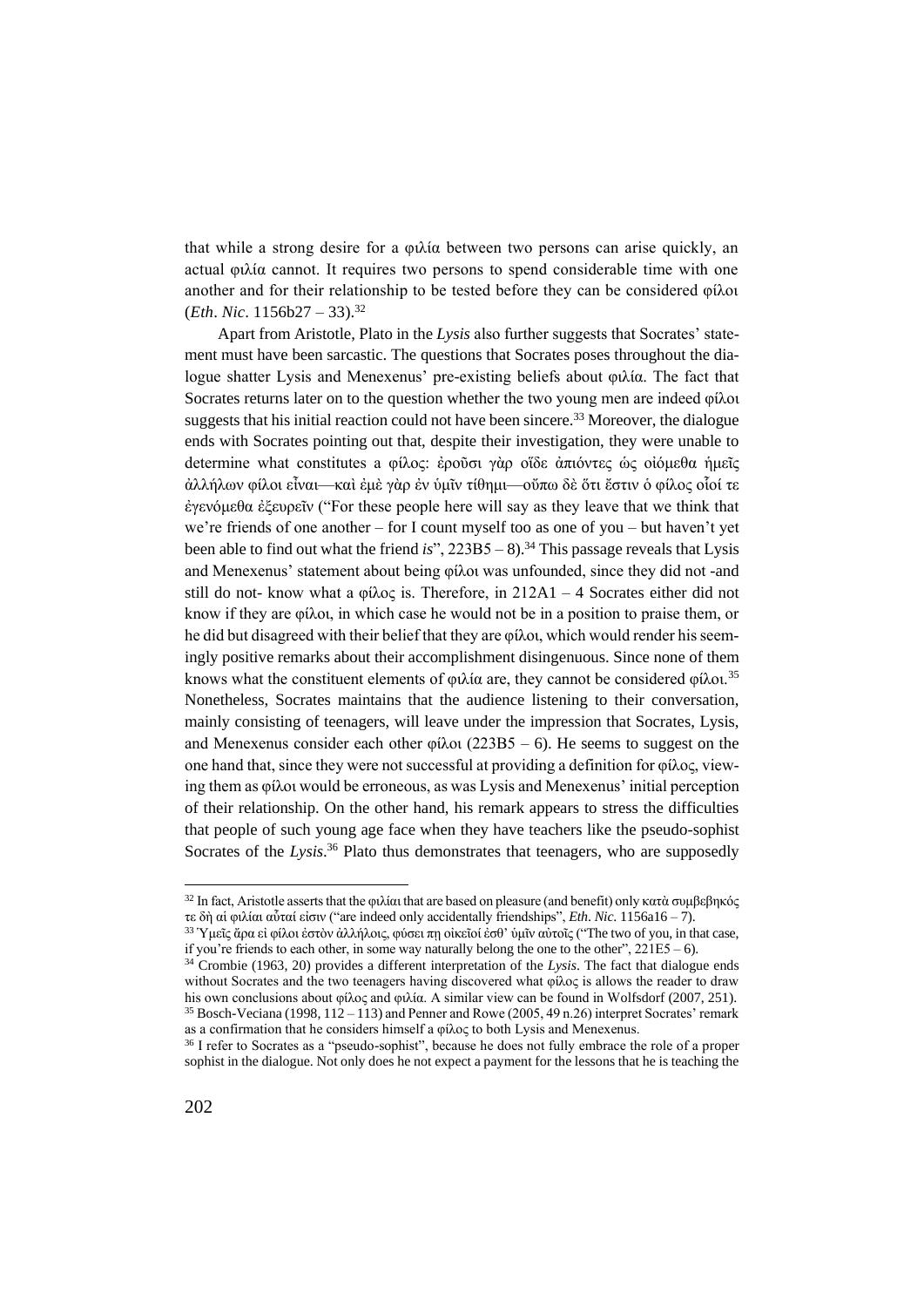being educated under sophists, could end up with false beliefs about the topics that they are being taught or,  $37$  at the very least, more confused than they were before becoming their students.<sup>38</sup>

Plato leaves scattered throughout the dialogue plenty of hints for his readers – likely his students- to realise that Socrates is speaking like a sophist. When Socrates asks Menexenus who is more noble, Menexenus himself or Lysis, he uses the verb ἐρίζω ("contest", 207C3) to denote the possibility that there is no consensus on the topic. Similarly, before speaking to Menexenus again, he asks Lysis whether he knows that Menexenus is ἐριστικός ("eager for strife", 211B8). As Penner and Rowe observe, the term mainly refers to sophists, as evident in the *Euthydemus*, in which "some professional sophists, like the brothers Euthydemus and Dionysodorus... developed it into a fine art ('eristics')".<sup>39</sup> As the dialogue will reveal, Menexenus is by no means ἐριστικός, considering that he simply agrees with most of the conclusions that Socrates draws. Socrates, on the other hand, does seem to behave like an ἐριστικός by displaying more interest in being correct than in discovering the truth. In addition to ἐριστικός, Plato introduces the concept of ἀλαζών ("arrogant") through Socrates. After discussing with Lysis and Menexenus ὃ ἔστιν τὸ φίλον καὶ οὔ ("what the friend is and isn't", 218B7 – 8), he notes: Φοβοῦμαι... μὴ ὥσπερ ἀνθρώποις ἀλαζόσιν λόγοις τισὶν τοιούτοις [ψευδέσιν] ἐντετυχήκαμεν περὶ τοῦ φίλου ("I fear... that it's as if we'd met some people who were impostors – that we've fallen in with a form of words about the friend that are something like that",  $218D 2 - 4$ ). His remark, at first sight, may simply give the impression that he is pointing out flaws in the way that they have conducted their research. The use of  $\dot{\alpha}$ λαζών, however, is significant, because it could be a further reference to sophists.<sup>40</sup> In fact, the sophist Philostratus refers to ἀρχαίαν σοφιστικὴν ῥητορικὴν ("old sophistic rhetoric" *V S* 480) as τέχνην φίλαυτόν τε καὶ ἀλαζόνα ("selfish and arrogant art", *V S* 616). While Socrates uses this adjective to refer to himself as well as Lysis and Menexenus, the only person who deserves such a characterisation is Socrates whose argumentation has been distinctively sophistic. His success at persuading the two young men comes at the expense of their discovery of the truth, i.e. of the investigation into φίλος.

two teenagers, he also removes the cloak of the sophist every time that he draws their attention to the flaws in his arguments.

 $37$  On "corruption of youths" in the *Lysis*, see Ludwig (2010, 136 – 137).

<sup>38</sup> Grote (1875, 184) maintains that the *Lysis* does not provide "any positive result"; on the contrary, it ends "with speakers and hearers more puzzled than they were at the beginning". A similar view is expressed by Reshotko (1993, 1).

 $39$  Penner and Rowe (2005, 14).

<sup>40</sup> Cratin. 380, Ar. *Nub*. 102, Pl. *Chrm*. 173c, *Rep*. 490a2, Xen. *Mem*. 1.7.5. On ἀλαζών and ἀλαζονεία, see Branham (1989, 50) and Pangle (2018, 62 – 63).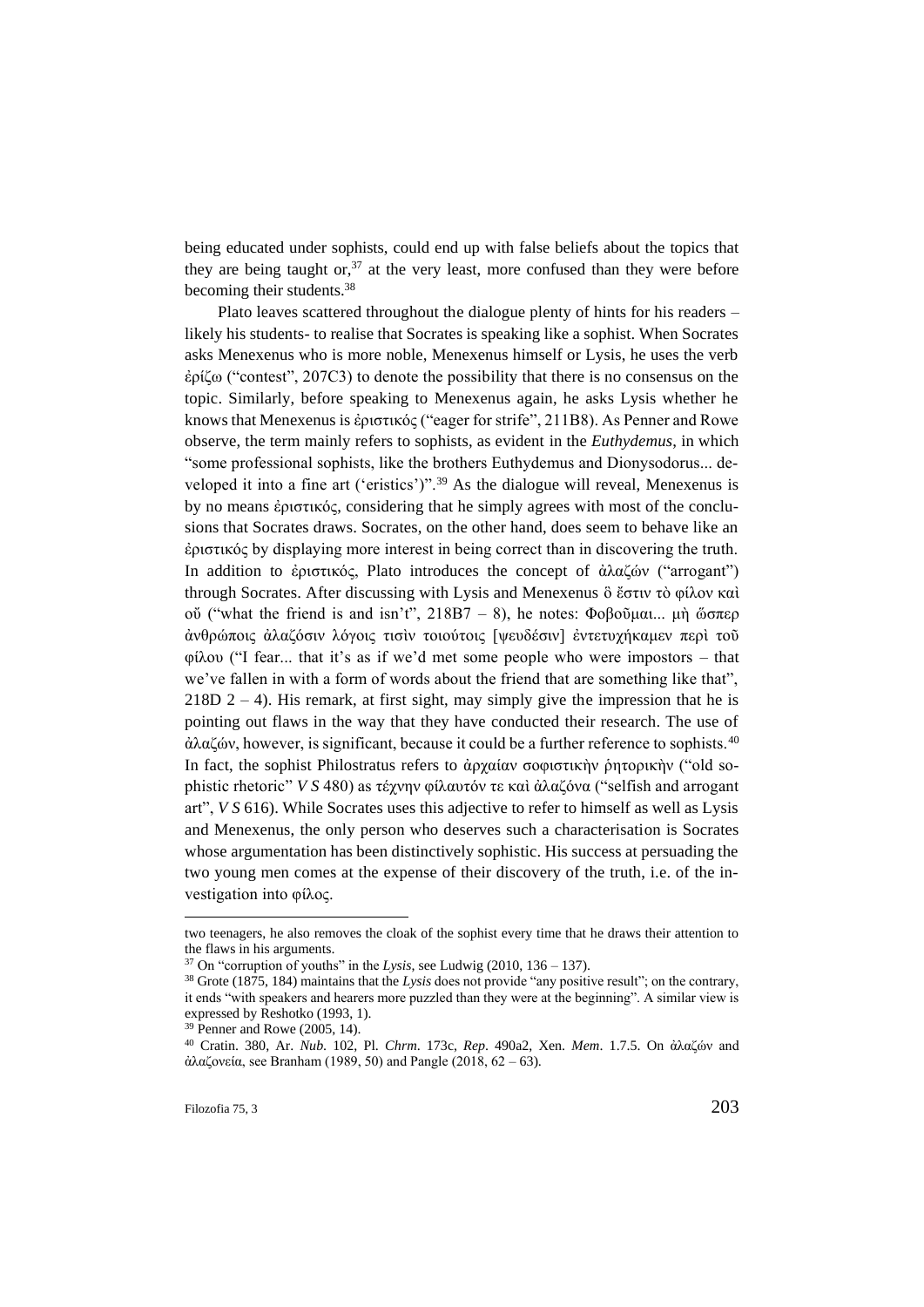Perhaps an even clearer reference to sophists can be found in 216A4 – B9. Before he asks Menexenus if he believes that there is something that is more opposite to φιλία than 'enmity' (ἔχθρα), he notes that this is a question that 'antilogicians' (ἀντιλογικοί) would ask. Not only does he not hide the fact that he is following the sophists, who are notorious for using antilogic, $41$  he poses it as a serious question and expects an answer from Menexenus.<sup>42</sup> Thus, a clear pattern can be observed in their discussion: Socrates develops a point, while sometimes committing a logical fallacy, and then asks Lysis and Menexenus a close-ended question. They tend to choose the second option, since the way in which Socrates phrases it gives them the impression that it is the answer that he would have chosen himself. He then rejects their answer, pointing out how problematic the conclusion, which all three of them drew, has been. It follows that, following the footsteps of sophists, such as Euthydemus and Dionysodorus (*Euthyd*. 273E), he is primarily concerned with refuting his interlocutors. Before he moves on to the next point, both teenagers have learned nothing about what  $\varphi(\lambda)$  is; on the contrary, they are effectively asked to reconsider the presuppositions without knowing with what to replace them.

#### **Socrates' problematic argumentation remains undetected**

Socrates uses a series of criteria to determine what φίλος is and, although he appears to reject every trait related to the term, his arguments are in several instances evidently weak. A prime example can be found in his discussion of reciprocity among friends.<sup>43</sup> When Socrates argues against the existence of φιλία between two persons in which A loves B, but is not loved in return, A is loved by B, but he does not love B, and a mutual affection between A and B, he raises valid points to highlight the incompatibility of φιλία with one-sided concern, but not the third one as well.<sup>44</sup> Instead, he mentions among other examples- that one can be a φιλόσοφος or a φίλοινος, i.e. someone who loves (φιλέει) wisdom or wine, but wisdom and wine do not love one in return.<sup>45</sup>

<sup>&</sup>lt;sup>41</sup> As Kerferd (1981,  $61 - 62$ ) observes, in Plato's works, antilogic is closely associated with the sophists. This is particularly evident in *Soph*. 225A12 – 226A5.

 $42$  The antilogic that Socrates uses is also discussed in Penner and Rowe (2005, 97 – 98).

<sup>&</sup>lt;sup>43</sup> Reshotko (1997, 2 – 3) points out that reciprocity does not appear to be an integral part of φιλία in Plato's *Lysis*. Penner and Rowe (2005, 56) express the same view. In contrast, Ludwig (2010, 138) notes that the utilitarian nature of φιλία in the *Lysis* would be considered "extreme" even in Plato's time.

<sup>44</sup> von Arnim (1914, 46) argues that Socrates' statements in the *Lysis* are not all meant be taken seriously.

<sup>&</sup>lt;sup>45</sup> Οὐδ' ἄρα φίλιπποί εἰσιν οὓς ἂν οἱ ἵπποι μὴ ἀντιφιλῶσιν, οὐδὲ φιλόρτυγες, οὐδ' αὖ φιλόκυνές γε καὶ φίλοινοι καὶ φιλογυμνασταὶ καὶ φιλόσοφοι, φιλόκυνές γε καὶ φίλοινοι καὶ φιλογυμνασταὶ καὶ φιλόσοφοι, ἂν μὴ ἡ σοφία αὐτοὺς ἀντιφιλῇ ("In that case, there aren't horse-lovers either, when the horses don't love them back, or quail-lovers, or for that matter dog-lovers and winelovers and exercise-lovers and wisdom-lovers – unless wisdom loves them in return", 212D5 – 9).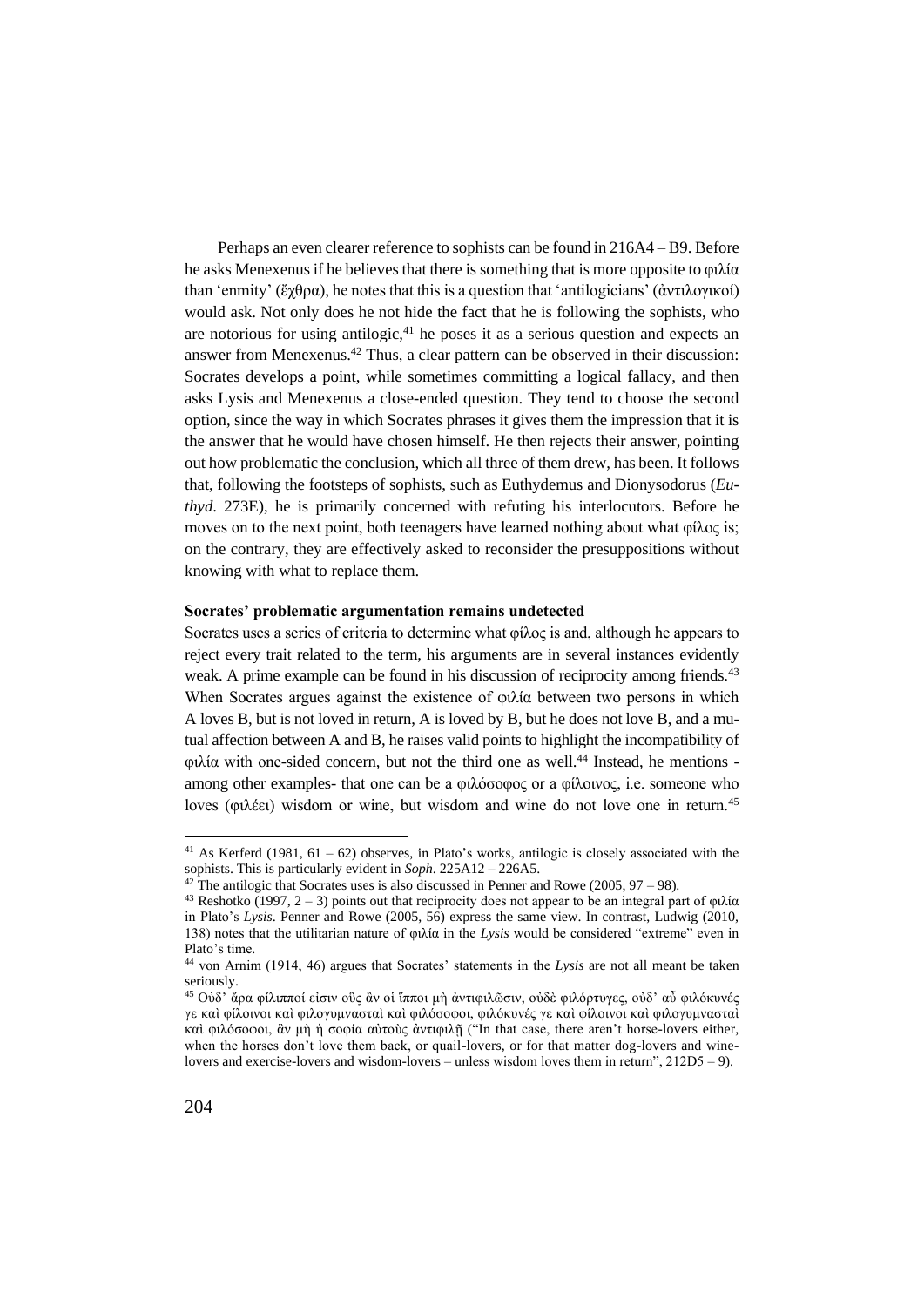Socrates thus commits a logical fallacy;<sup>46</sup> comparing affection between a person with affection towards or from an object is a clear case of fallacy of equivocation.<sup>47</sup> Nevertheless, Menexenus fails to provide a counter argument or to point out the blatant flaw in Socrates' absurd argumentation.<sup>48</sup> He simply agrees with him  $(212D8 - 9)$ .<sup>49</sup> Lysis is portrayed as an equally naive teenager who is so eager to learn from an authority figure that the possibility of challenging Socrates does not seriously cross his mind. When Socrates discusses with Lysis his parents' love and affection for him, he asks him why his parents do not trust him with their affairs. Lysis assumes that it is a matter of knowledge. The points that Socrates provides to refute his argument are unequivocally a case of *reductio ad absurdum*. For instance, no one would believe that the great king of Asia would trust Lysis over his own son for the preparation of meat, even if he deemed Lysis more knowledgeable. Nevertheless, Lysis does not disagree with Socrates nor does he point out the absurdity of Socrates' remarks.<sup>50</sup>

Lysis and Menexenus' inability to see through Socrates' weak arguments forces Socrates himself to point out the flaws of their discussion to them as well as to the rest of the teenagers listening to their conversation. In numerous occasions, Socrates notes that they have contradicted themselves  $(212D1 - 3, 222D1 - 3, 7 - 8)$  and that they have not conducted their research properly  $(213D1 - 2)$ .<sup>51</sup> By making these remarks, Socrates draws attention both to the points that he raises and to the young men's answers. The language employed suggests an effort to warn them that his line of thought is problematic and that they need to reconsider the way in which they process information. The adjective καταγέλαστος ("ridiculous") is used in different parts of the dialogue to highlight the absurdity of the discussion taking place.<sup>52</sup> Interestingly, it is first introduced at the beginning of the dialogue when Ctessipus, in his brief discussion with

<sup>&</sup>lt;sup>46</sup> As Kerferd (1981,  $62 - 63$ ) rightly observes, sophists in Plato's dialogues that use the art of eristic are not necessarily concerned with the truth, hence their reliance on fallacies as tools to secure victory in their debates.

<sup>&</sup>lt;sup>47</sup> Penner and Rowe (2005, 53 – 55) argue against such a reading of the passage.

 $48$  Glidden (1981, 39 n.9) also maintains that Socrates' argument is simply absurd. For other examples of problematic argumentation in the *Lysis*, see Glidden (1981, 45) and Ludwig (2010, 137). <sup>49</sup> On Menexenus' insistence on agreeing with almost everything that Socrates says, see Glidden

<sup>(1981, 42</sup> n.32).

<sup>50</sup> Hetherington (2009, 69-70) observes that "as Socrates suggests more outrageous ideas Lysis continues to agree" in his effort "to hold on to a stated position". However, this view cannot easily be entertained considering that Lysis consistently agrees with the vast majority of Socrates' statements in the dialogue and not only in this particular case.

<sup>51</sup> On the many contradictions in the *Lysis* and inconsistencies with other Platonic dialogues, see Shorey (1930, 382) and Wolfsdorf (2004, 33). According to Glidden (1981, 44 n.56), "Plato does mention in the *Lysis* views which we know he did not himself accept". Annas (1977, 533, 539) attributes the inconsistencies displayed in the *Lysis* to the "different uses" of the term φιλία.

<sup>&</sup>lt;sup>52</sup> It is perhaps worth mentioning that a TLG search reveals that καταγέλαστος can be found 54 times in the Platonic corpus, mostly as an adjective, but also in its adverbial form.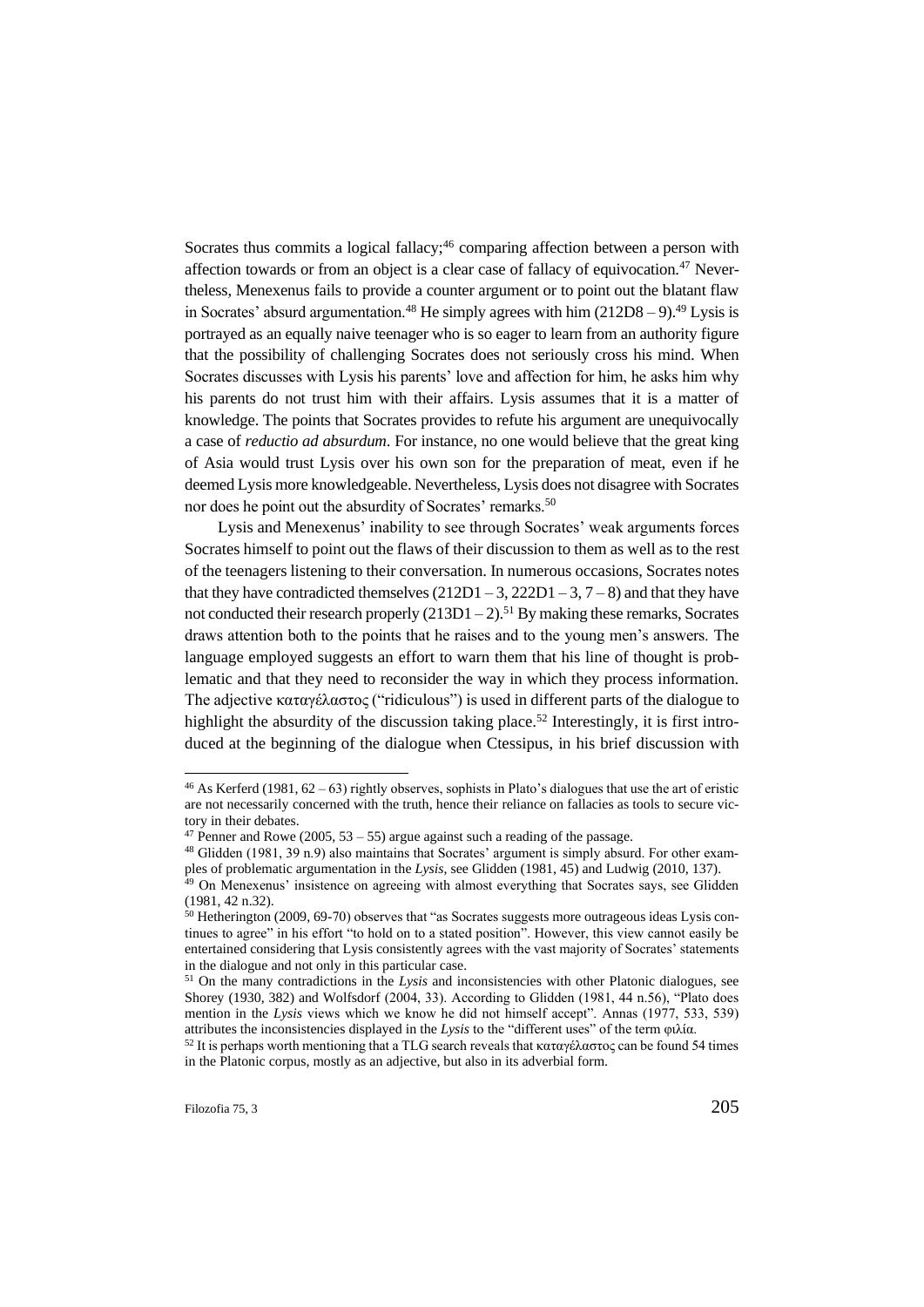Socrates, refers to Hippothales' unrequited love for Lysis twice as "ridiculous" (καταγέλαστον).<sup>53</sup> Socrates uses the same word when he speaks to Hippothales about the songs that he writes for Lysis. He refers to him as καταγέλαστος (205D5, 206A1) because, according to Socrates, he does not realise that these songs are a form of self-praise rather than praise for his loved one. The adjective reappears later on when Socrates is about to speak with Menexenus. After Socrates notes that Menexenus is ἐριστικός and Lysis agrees, Socrates asks Lysis if he wants him to converse with Menexenus, so that Socrates himself may become καταγέλαστος (211B8 – C2). Through the argumentation that he employs in the dialogue, Socrates not only acts ἐριστικός, like a sophist, but he also, along with the young men participating in or listening to the conversation, becomes καταγέλαστος. This is lucidly expressed at the end of the dialogue. After their entire discussion of φίλος, Socrates boldly states: Νῦν μέν... ὦ Λύσι τε καὶ Μενέξενε, καταγέλαστοι γεγόναμεν ἐγώ τε, γέρων ἀνήρ, καὶ ὑμεῖς ("Now just look at us, Lysis and Menexenus! We've made ourselves ridiculous, I, an old man, and you too", 223B4 – 5). His observation is significant because the reader of the *Lysis* is left with the impression that the preceding discussion cannot be considered a serious treatment of φίλος and φιλία. While Socrates became καταγέλαστος because of his absurd argumentation, the two young men, deserve the epithet καταγέλαστοι because of their failure to diverge from Socrates or to point out the flaws in the points that he raises. Therefore, just like Hippothales, whose infatuation with Lysis made him ridiculous, so were Lysis and Menexenus, because of their reluctance to express a disagreement with someone whom they admired and considered wise.

Socrates' efforts to alert his interlocutors about the direction of their discussion were not limited to stressing the absurdity of his remarks. In addition to attacking one of his own arguments by posing the question ἢ γελοῖον τὸ ἐρώτημα ("or is the question... ridiculous", 221A4), he refers to one of the conclusions, which they have drawn about what φίλος is, as an  $\theta \theta \lambda$ ος ('nonsense').<sup>54</sup> Perhaps the most significant aspect of the dialogue that suggests an attempt to protect teenagers from awe-inspiring men is the emphasis that it places on deception. Socrates repeatedly manages to deceive Lysis and Menexenus, while the young men are completely unaware of his

 $^{53}$ καὶ γάρ ἐστι καταγέλαστα, ὦ Σώκρατες. τὸ γὰρ ἐραστὴν ὅντα καὶ διαφερόντως τῶν ἄλλων τὸν νοῦν προσέχοντα τῷ παιδὶ ἴδιον μὲν μηδὲν ἔχειν λέγειν ὃ οὐχὶ κἂν παῖς εἴποι, πῶς οὐχὶ καταγέλαστον; ("Because the things he says are ridiculous into the bargain, Socrates. He's a lover, with his mind fixed more than anyone else's on the boy, and yet he doesn't have anything of his own to say that even – a boy couldn't say: is that ridiculous, or isn't it?",  $205B6 - C2$ ).

<sup>54</sup> ὃ δὲ ὸ πρότερον ἐλέγομεν φίλον εἶναι, ὕθλος τις ἦν, ὥσπερ ποίημα μακρὸν συγκείμενον; ("and that what we were previously saying being a friend was, was some kind of nonsense, like a poem that's been badly put together?",  $221D4 - 6$ ).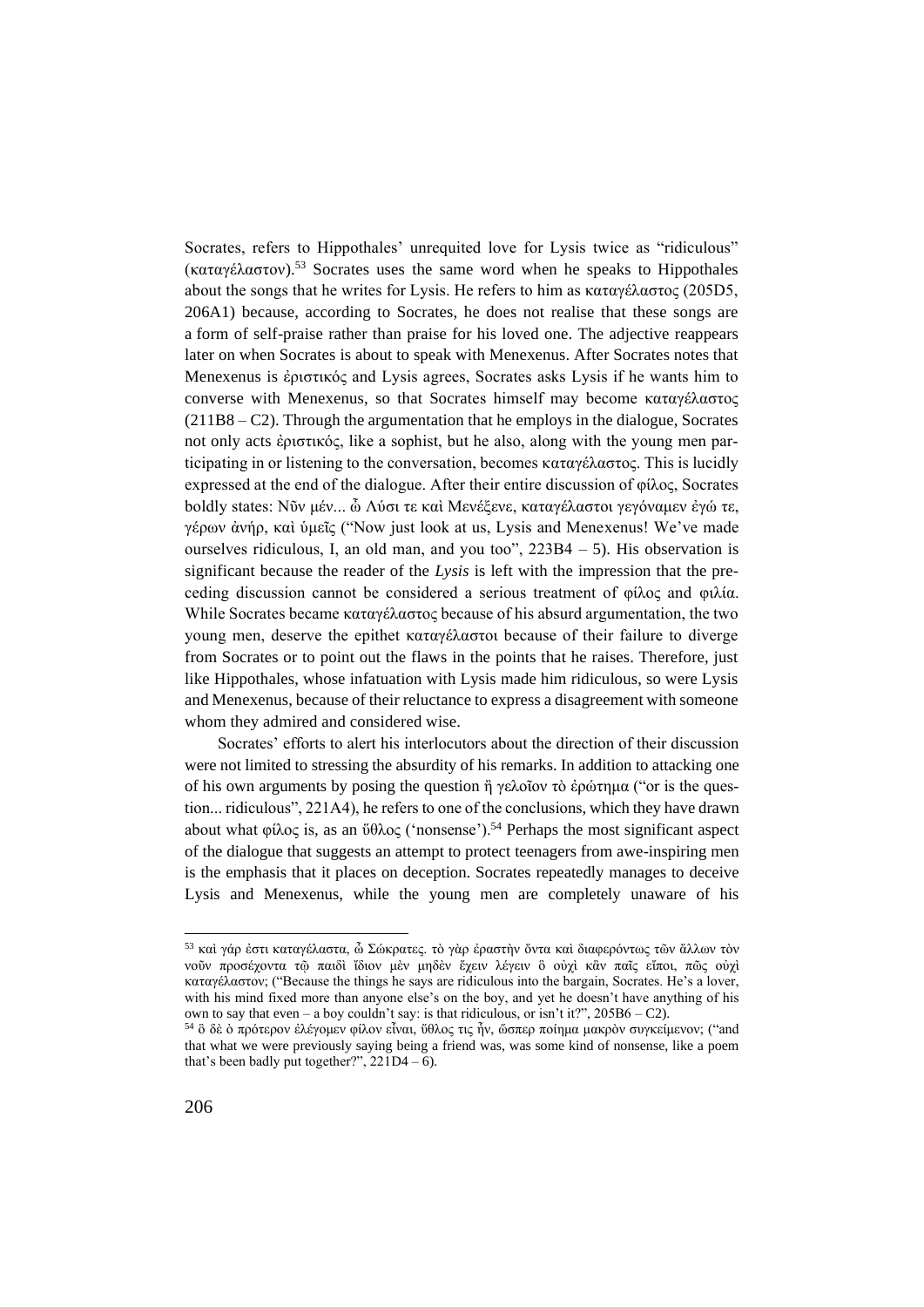intentions.<sup>55</sup> Because of their tendency to agree with him, even when his arguments become absurd, Socrates momentarily breaks character in many occasions throughout the *Lysis* by abandoning the persona of the skilful, yet deceitful sophist. He reverts to the kind of philosopher that Socrates is known for in the Platonic dialogues, i.e. someone who is genuinely interested in helping his interlocutors. Although he does not outright admit that he has been successful at deceiving them, he stresses in four occasions that all three of them have been deceived.

After arguing that good men would not be friends with other good men because they are self-sufficient, Menexenus assents instead of providing a counter argument, which prompts Socrates to ask him to consider the possibility that they are mistaken and that ἆρά γε ὅλῳ τινὶ ἐξαπατώμεθα; ("Is it even that there's a way we're being deceived completely?",  $215B3 - C4$ ). He uses the same terminology when Menexenus agrees with a view about similarity that Socrates expresses, despite the fact that this view had already been rejected by both of them earlier. Menexenus had clearly been deceived by Socrates and since he does not realise this, Socrates needs to draw his attention to their earlier findings.<sup>56</sup> While he uses the first-person plural  $(\mu \dot{\eta})$ ἐξαπατηθῶμεν), he is undoubtedly referring solely to the two young men who are repeatedly being tricked by him. In just a few lines, he, once again, strongly advises exercising caution from this point on to avoid being deceived.<sup>57</sup> Considering that he is in complete control of the conversation, it would follow that the person of whom they need to be wary is Socrates himself. The last instance in which the verb ἐξαπατᾶν is used in the dialogue is, perhaps, the most impactful. Towards the end of the dialogue, Socrates makes a particularly bold statement: he rejects the entire discussion that has taken place hitherto by referring to the previous points made as εἴδωλα ('phantoms') that have deceived them and by arguing that, in order to understand what φίλος truly is, they need to investigate πρῶτον φίλον ("original friend",  $219C4 - D5$ ). Not only does his remark imply that Socrates has been deceiving Lysis and Menexenus throughout most of the dialogue, but also that the

<sup>55</sup> Weiss (2001, 10 – 11) observes Socrates' intention to deceive in the *Meno*, but stresses the difference between his and the sophists' intentions. Accusations against the sophists for their tendency to deceive people, in order to achieve their goal, can also be found in Pl. *Prt*. 313C, Isoc. *C. soph*. 291, and Xen. *Cyn*. 13.8.

<sup>56</sup> Εἶεν... ἐπειδὴ ἐνταῦθα ἥκομεν, ὦ παῖδες, πρόσσχωμεν τὸν νοῦν μὴ ἐξαπατηθῶμεν ("Well then... now that we've got here, boys, let's pay attention to avoid our being deceived",  $219B5 - 6$ ).

<sup>&</sup>lt;sup>57</sup> ἀλλ' ὅμως τόδε σκεψώμεθα, μὴ ἡμᾶς ἐξαπατήση τὸ νῦν λεγόμενον ("but for all that, let's consider the following, to prevent what we are saying now from deceiving us".  $219B8 - C1$ ).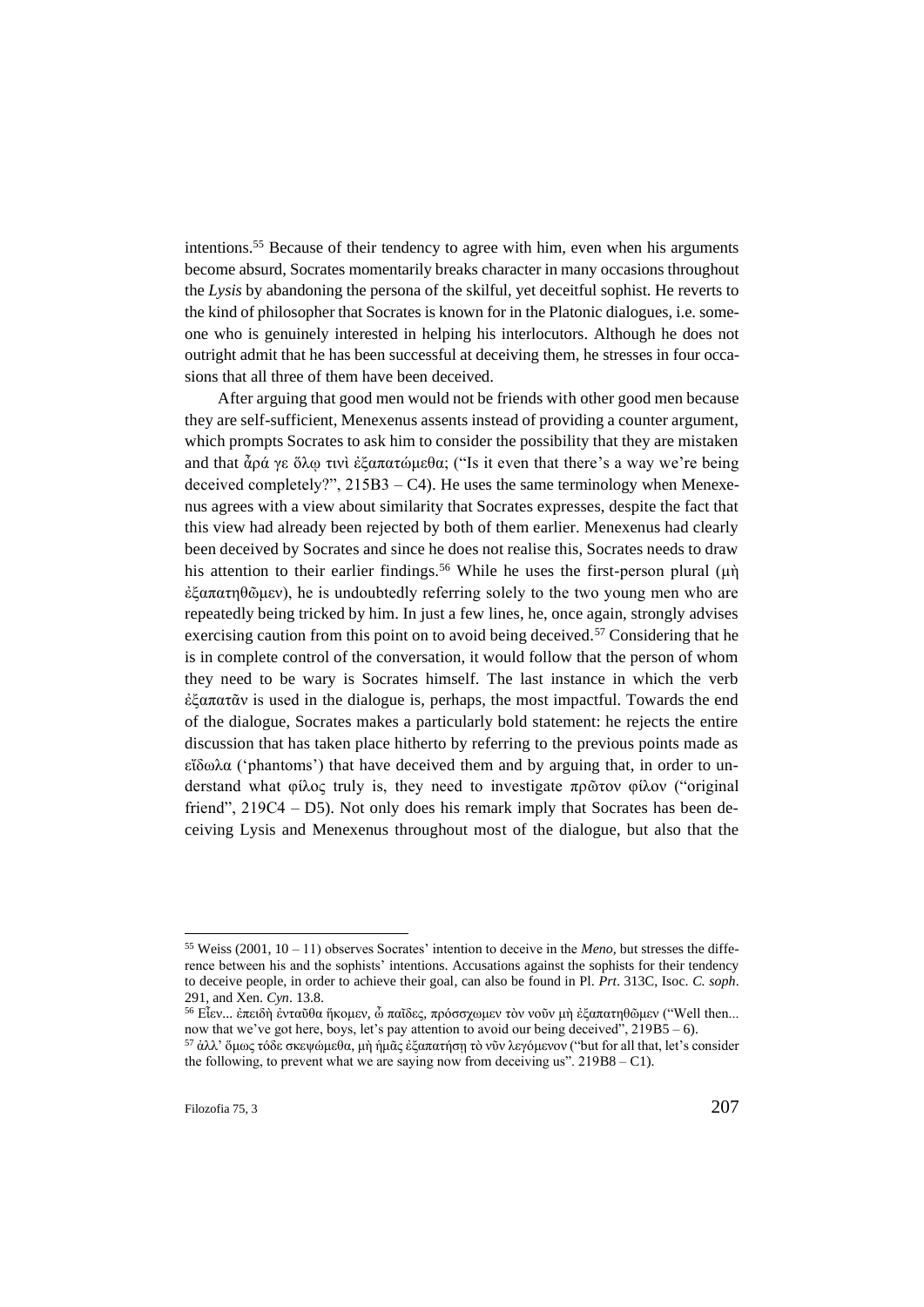readers should disregard anything they think that they learned about φίλος since the beginning of the *Lysis*. 58

Right before the end of the dialogue, Socrates gives Lysis and Menexenus one last opportunity to prove that they can think independently instead of saying what they think Socrates wants to hear. He offers them two options:

Πότερον οὖν καὶ τἀγαθὸν οἰκεῖον θήσομεν παντί, τὸ δὲ κακὸν ἀλλότριον εἶναι; ἢ τὸ μὲν κακὸν τῷ κακῷ οἰκεῖον, τῷ δὲ ἀγαθῷ τὸ ἀγαθόν, τῷ δὲ μήτε ἀγαθῷ μήτε κακῷ τὸ μήτε ἀγαθὸν μήτε κακόν; — Οὕτως ἐφάτην δοκεῖν σφίσιν ἕκαστον ἑκάστῳ οἰκεῖον εἶναι. (222C3 – D1)

"Shall we then also lay it down that the good belongs to everyone, and the bad is alien? Or that the bad belongs to the bad, to the good the good, and to the neither good nor bad the neither good nor bad?" They both said it seemed to them like this, that each belongs to each.

Their answer follows the pattern that they have used throughout the dialogue, i.e. to either agree with Socrates or to choose the last option provided, under the impression that that would be Socrates' choice as well. Out of the two options they have to choose from, the former, i.e. the good being οἰκεῖον ('belongs') to everyone, has not been argued against, while the latter, i.e. similarity determining if something is οἰκεῖον, has been rejected by the young men themselves. It follows that neither Lysis nor Menexenus is able to comprehend the topic they have been discussing and all its nuances.<sup>59</sup> Socrates' complex and problematic argumentation becomes impossible to follow and, even though Lysis and Menexenus are impressed by Socrates, in terms of education, they are worse off after their discussion, since, when they met Socrates, they were at least under the impression that they were friends. After the end of the dialogue, considering that they have not reached a conclusion on what makes one a φίλος or at least what some of its constituent elements are, they are no longer able to state with certainly that they are φίλοι. The confusion that Socrates has caused is a detriment to their attainment of wisdom. Every time that Socrates tests them by arguing for a position that they had already dismissed, they fail to provide the correct answer, as they simply do not realise about what they are agreeing. Socrates, the pseudo-sophist, is proven successful at deceiving them consistently throughout the

<sup>&</sup>lt;sup>58</sup> Nevertheless, despite Socrates rejecting his own arguments, as Wolfsdorf (2007, 237 – 239) rightly observes, the view of φιλία as something beneficial and φιλία existing between someone who is neither good nor bad and someone who is good remain unchallenged throughout the dialogue.

 $59$  Penner and Rowe (2005, 174 – 179) hold a distinctly different view. They argue that the two teenagers display independent thinking and they attribute their decision to choose the second option to their reluctance to abandon their previous position.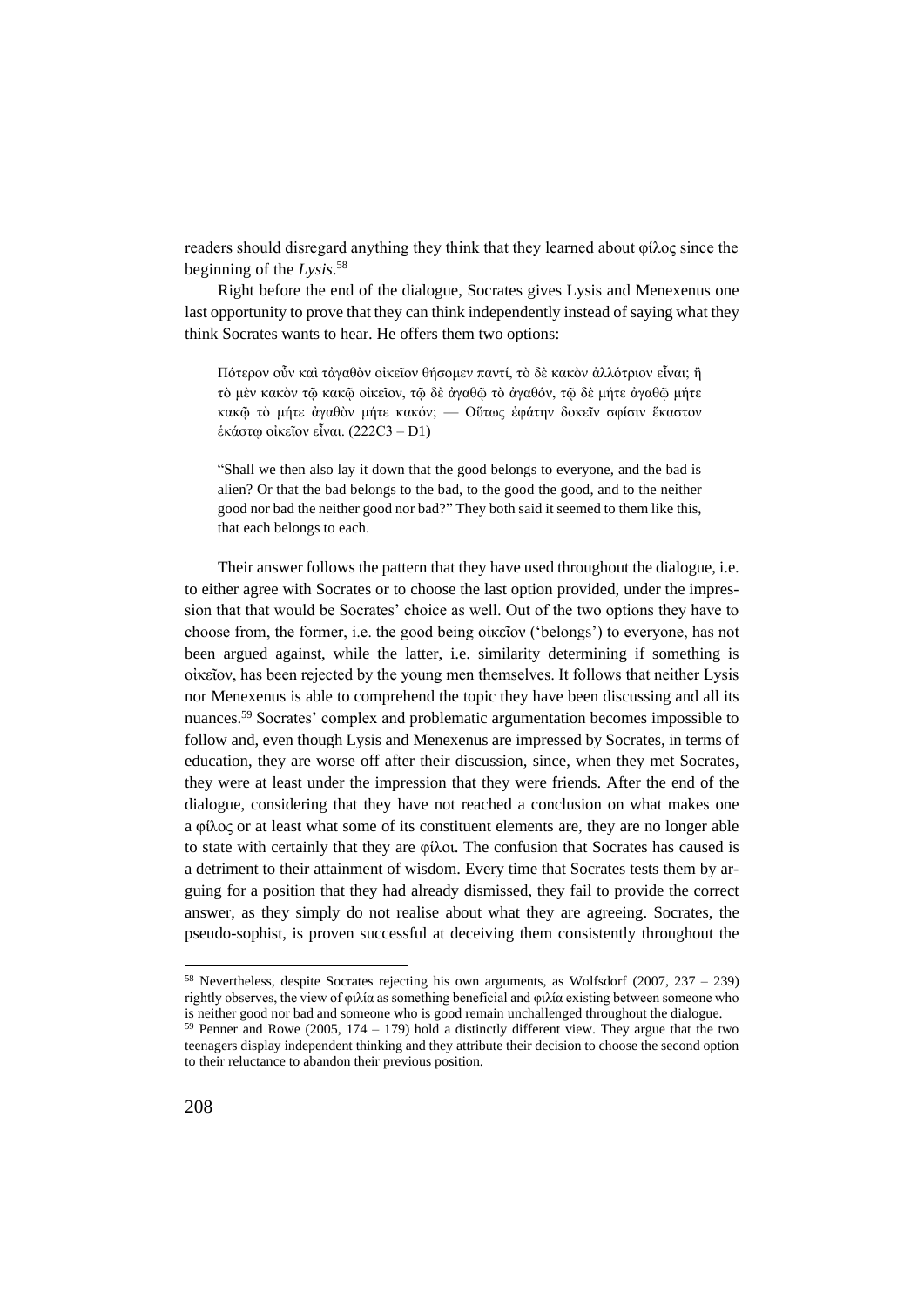dialogue. Lysis and Menexenus fail to detect his intention to trick them and, up until the end of the *Lysis*, they show no signs that their interaction with this kind of Socrates has been of any value to them.<sup>60</sup>

In conclusion, in the *Lysis* Plato appears to be using the dialogue in an effort to demonstrate the problems that can arise when parents fully entrust their children to men like the sophists. The youths have a propensity to agree with their every word, but, unlike the Socrates of the *Lysis*, such men would not point out to them that their own argumentation is flawed or that they are deceiving them. Hence Socrates being forced repeatedly to switch roles from pseudo-sophist to the Socrates of the later dialogues. Both Lysis and Menexenus fail to see through the sophistry in his argumentation and to comprehend that he has become an eristic by being solely interested in winning the debate instead of discovering the truth of what φίλος is. More importantly, they fail to pick up the hints that Socrates spreads throughout the dialogue, especially with the language that he uses (ἐξαπατηθῶμεν, ὕθλος, καταγέλαστοι, ἀλαζόσιν). By the end of the dialogue, it becomes abundantly clear that no matter how many times Socrates makes baseless statements, the two young men will not challenge him, but will simply agree with him before and after he comments on the mistake that he made. It is thus implicitly suggested that caution needs to be exercised when parents choose their children's educators. While Lysis and Menexenus represent young men, who study philosophy and rhetoric but are too gullible to question their teachers, Plato's students were likely trained, especially through the *Lysis*, to identify cases of weak argumentation and to challenge their educators when they deemed necessary.

## **Bibliography**

ANNAS, J. (1977): Plato and Aristotle on Friendship and Altruism. *Mind*, 86 (344), 532 – 554. AST, F. (1816): *Platons Leben und Schriften*. Leipzig.

BLANK, D. L. (1985): Socratics versus Sophists on Payment for Teaching. *Classical Antiquity*, 4, 1 – 49.

- BOLOTIN, D. (1977): *Plato's Dialogue on Friendship*. *An Interpretation of the* Lysis *with a New Translation*. Ithaca – London: Cornell University Press.
- BOSCH-VECIANA, A. (1998): Plato's *Lysis*: Aporia and Dialectic *Logoi* Friendship «Realized» all throughout the Dialogue. *Revista catalana de teología*, 23 (1), 109 – 118.

BURY, R. G. (1910): The Ethics of Plato. *International Journal of Ethics*, 20 (3), 271 – 281.

BRANHAM, R. B. (1989): *Unruly Eloquence: Lucian and the Comedy of Traditions*. Cambridge – Mass – London: Harvard University Press.

CHOLAVA, S. (1858): *Über die Unechtheit des Dialogs* Lysis. *Zeitschrift für die Österreichischen Gymnasien*, 9, 793 – 802.

<sup>60</sup> O'Grady (2008, 127) makes a similar observation on *Euthydemus* by arguing that the sophists of the dialogue have nothing to offer to their interlocutor because of the complete absence of wisdom in their argumentation.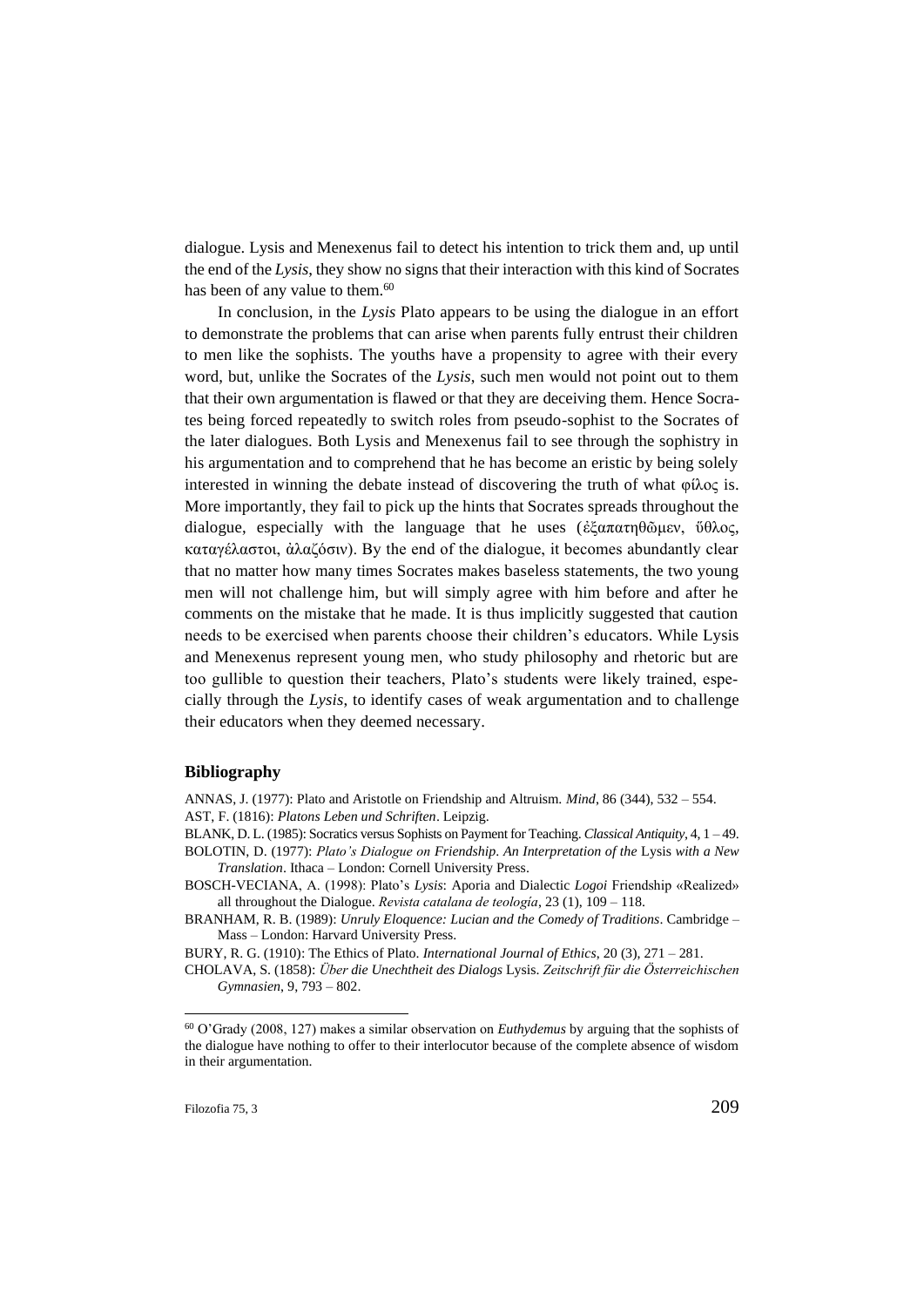CROMBIE, I. M. (1962): *An Examination of Plato's Doctrines.* Vol.1. London: Routletge.

DIRLMEIER, F. (1931): Philos *und* Philia *im vorhellenistischen Griechentum*. München: Druck der Salesianischen Offizin.

- EL MURR, D. (2014): *Philia* in Plato. In: Stern-Gillet, S. Gurtler, G. M. (eds): *Ancient and Medieval Concepts of Friendship.* Albany: State University of New York Press, 3 – 34.
- GLIDDEN, D. K. (1981): The *Lysis* on Loving One's Own. *Classical Quarterly*, 31 (1), 33 59.
- GROTE, G. (1875): *Plato and the other Companions of Socrates*. London: John Murray.
- GUTHRIE, W. K. C. (1975): *A History of Greek Philosophy IV. Plato: The Man and his Dialogues*. Cambridge: Cambridge University Press.
- HADEN, J. (1983): Friendship in Plato's *Lysis*. *Review of Metaphysics*, 37 (2), 327 356.
- HARRISON, E. L. (1964): Was Gorgias a Sophist? *Phoenix*, 18 (3), 183 192.
- HETHERINGTON, E. D. (2009): [diss.], Philia *and Method: A Translation and Commentary on Plato's* Lysis. New York: The City University of New York.
- HOERBER, R. G. (1959): Plato's *Lysis*. *Phronesis*, 4 (1), 15 28.
- KERFERD, G. B. (1981): *The Sophistic Movement*. Cambridge: Cambridge University Press.
- KONSTAN, D. (1996a): Friendship from Epicurus to Philodemus. In: Giannantoni, M. Gigante, M. (eds), *L'Epicureismo greco e romano.* Naples: Bibliopolis, 387 – 396.
- KONSTAN, D. (1996b): Greek Friendship. *American Journal of Philology*, 117 (1), 71 94.
- KONSTAN, D. (1997): *Friendship in the Classical World*. Cambridge: Cambridge University Press.
- LAMB, W. R. M. (1952): *Plato:* Laches. Protagoras. Meno. Euthydemus *with an English translation*. Cambridge – Mass.: Harvard University Press.
- LEVIN, D. N. (1964): Some Observations Concerning Plato's *Lysis*. *The Society for Ancient Greek Philosophy Newsletter*, 36, 1 – 29.
- LUDWIG, P.W. (2010): Without Foundations: Plato's *Lysis* and Postmodern Friendship. *The American Political Science Review*, 104 (1), 134 – 150.
- LUTOSLAWSKI, W. (1897): *The Origin and Growth of Plato*'*s Logic*, *with an Account of Plato*'*s Style and of the Chronology of his Writings*. London, Longmans, Green, and co.
- MACKENZIE, M. M. (1985): Plato's Moral Theory. *Journal of Medical Studies*, 11, 88 91.
- NICHOLS, M. P. (2006): Friendship and Community in Plato's *Lysis*. *Review of Politics*, 68 (1), 1 19.
- O'GRADY, P. F. (2008): *The Sophists: An Introduction*. London: Duckworth.
- PANGLE, T. L. (2018): *The Socratic Way of Life: Xenophon's* Memorabilia. Chicago: University of Chicago Press.
- PENNER, T., ROWE, C. (2005): *Plato's Lysis*. Cambridge: Cambridge University Press.
- PLANEAUX, C. (2001): Socrates an Unreliable Narrator? The Dramatic Setting of the *Lysis*. *Classical Philology*, 96, 60 – 68.
- POHLENZ, M. (1913): *Aus Platos Werdezeit.* Berlin: Weidmannsche Buchhandlung.
- IRWIN, T.H. (1995): Plato's objections to the sophists. In: A. Powell (ed.): *The Greek World*. London – New York: Routledge.
- PRICE, A. W. (1990): *Love and Friendship in Plato and Aristotle*. Oxford: Clarendon Press.
- RESHOTKO, N. (1993): The Socratic Theory of Motivation. *Apeiron*, 25, 145 170.
- RESHOTKO, N. (1997): Plato's *Lysis*: a Socratic Treatise on Desire and Attraction. *Apeiron*, 30  $(4)$ ,  $1 - 18$ .
- SERMAMOGLOU-SOULMAIDI, G. (2014): *Playful Philosophy and Serious Sophistry: A Reading of Plato's* Euthydemus. Berlin – Boston: Walter de Gruyter.
- SHOREY, P. (1930): The Alleged Fallacy in Plato *Lysis* 220 E. *Classical Philology*, 25 (4), 380 383.
- SOSCHER, J. (1820): *Über Platons Schriften*. Munich: Lentner.
- TAYLOR, A. E. (1949): *Plato the Man and his Work*. London: Buttler and Tanner.